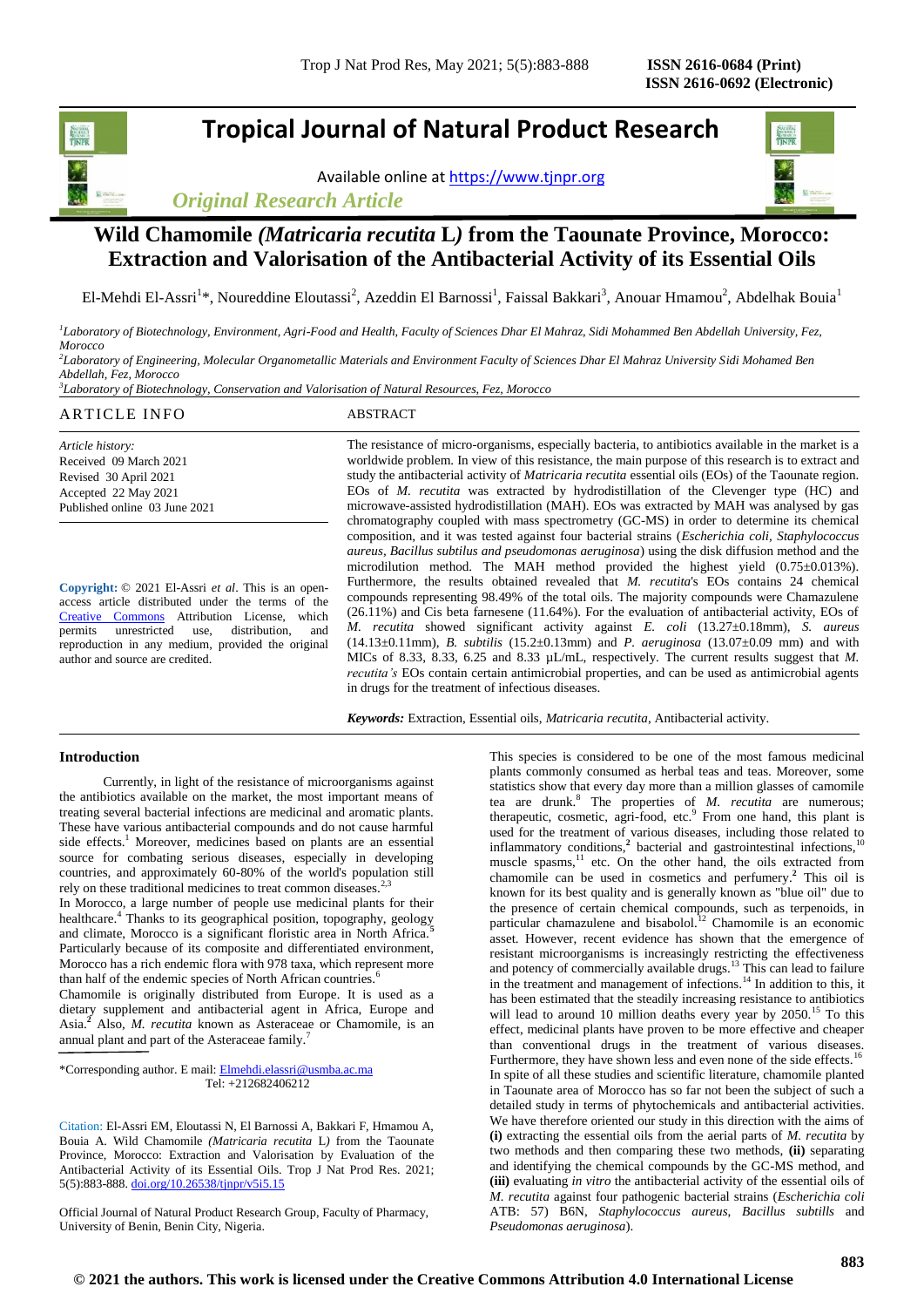#### **Materials and Methods**

#### *Study region presentation*

The study area, Tahar Souk (50 km from the town of Taounate, 35°1′22″ N, 4°8′27″ W), is one of the 28 rural communes of Taounate. It is situated in the south of the Moroccan Rif, and is part of the region of Fez-Meknes. It is bordered to the north by the province of Chefchaouen, to the south by Fez city, to the east by Taza city and to the west by Sidi Kacem city. The climate of the study area is Mediterranean, characterised by its humidity in winter and semiaridity in summer.<sup>17</sup>

### *Plant material used*

The aerial parts of *M. recutita* were collected from the Tahar Souk, Taounate, northern Morocco in the early morning of 1<sup>st</sup> April 2019. The plants were identified by the Botanist Amina Bari and given the voucher specimen no. 05-21-TT0015 before being deposited at the Herbarium of the Department of Biology, Laboratory of Biotechnology, Environment, Agri-Food and Health, Faculty of Sciences Dhar El Mahraz, Sidi Mohammed Ben Abdellah University, Fez, Morocco. The aerial part of *M. recutita* was dried in a shady place in a well-ventilated room at ambient temperature (25±3°C) before being ground into powder (Figure 1).

#### *Extraction methods of the M. recutita's EOs*

The extraction of the EOs from the aerial parts of *M. recutita* was carried out using two methods, hydrodistillation of the Clevenger type (HC) and microwave-assisted hydrodistillation (MAH).<sup>18</sup> In the first step, the results obtained were calculated and expressed as a percentage by weight of the dried plant material. In the second step, the essential oils obtained by microwaves were subjected to phytochemical profiling by gas chromatography coupled with mass spectrometry (GC-MS).

#### *Hydrodistillation of the Clevenger type*

This method consists of applying hydrodistillation to the dried aerial parts by means of a Clevenger-type apparatus. The distillation was based on the boiling of a mixture of water and 100g of the dried parts of *M. recutita* in a 1 L flask topped by a 60 cm long graduated column connected to a refrigerant.**<sup>19</sup>** The oils-laden vapours pass through the refrigerant and there are condensed, then recovered in a burette. The distillate contains the hydrolate and EOs. The EOs were collected with a propette and stored in an Eppendorf tube at 4°C and protected from light.

#### *Microwave-assisted hydrodistillation*

This method relies on a microwave oven as a power source. This MWDc (119 WH, 20 L, 2.45 GHz, Whirlpool, China) was connected directly to Clevenger appliance and a cooling system for continuous condensation of the distillate. First, the procedure consisted of mixing 100 g of samples of the dried aerial parts of *M. recutita* with water (200 ml) in a flask (2 L). Subsequently, the mixture is heated in a microwave oven at a power of 600 W and an extraction time of 20 min. The water and EOs vapour are then continuously condensed in a cooling system outside the microwave cavity and collected in a Clevenger receiving device. The excess condensed water was pumped back into the extraction flask in order to provide an environment of constant humidity.**<sup>20</sup>**As for the EOs extracted, it was dehydrated on anhydrous sodium sulphate and stored in a freezer until it was used for gas chromatography coupled with mass spectrometry (GC-MS).

#### *Gas chromatography–mass spectrometry (GC–MS)*

The EOs obtained by microwave-assisted hydrodistillation were subjected to chromatographic analysis using a TRACE GC ULTRA equipped with a non-polar VB5 (95% methyl, 5% phenyl), a capillary column (30 m x 0.25 mm diameter and 0.25 µm film thickness), directly linked to a mass spectrometer (Polaris Q) (EI 70 eV). The temperature of the injector and detector has been adapted to 250 and 300°C. As for the oven temperature, it has been programmed between 40 and 180°C at 4°C/min and at 20 °C/min for 180-300°C. The carrier gas was helium with a flow rate of 1 ml/min; the sample  $(1 \mu l)$  was injected in a splitless mode.

#### *Antibacterial activity of EOs extracted from M. recutita Bacteria strains*

The antibacterial activity of the EOs extracted from *M. recutita* was evaluated against 4 Bacteria strains (*Escherichia coli (ATB:57) B6N, Staphylococcus aureus, Bacillus subtils* and *pseudomonas aeruginosa*) which were provided by the Laboratory of bacteriology Hassan II University Hospital Center of Fez, Morocco.

#### *Disk diffusion method*

The evaluation of antibacterial activity of the EOs extracted from *M. recutita* was performed by the disk diffusion method.<sup>21</sup> Petri dishes containing the NB (nutrient broth) medium have been sown with the four bacteria strains. Wattman paper disks (6 mm in diameter) were deposited on the surface of the inoculated media and impregnated with 20 μL EOs extracted from *M. recutita.*<sup>22</sup> The inoculated petri dishes were incubated at 37 °C in the dark. The inhibition diameter was determined after 24 hrs of incubation.<sup>23</sup>

#### *Determination of the minimum inhibitory concentration (MIC)*

The determination of the MIC of the *M. recutita*'s EOs against the four bacterial strains (*Escherichia coli* (ATB:57) B6N, *Staphylococcus aureus*, *Bacillus subtills* and *pseudomonas aeruginosa*) was carried out using the microdilution method in accordance with the technique described by Balouiri et al.<sup>21</sup> After 24 hrs incubation at  $37^{\circ}$ C.<sup>23</sup> The MIC is determined using the colorimetric method (TTC  $0.2\%$  (w/v)).<sup>24</sup>

#### *Statistical analysis*

Each experiment was done in triplicates. The results were designed and processed using GraphPad Prism 8.0.1 software. The statistical analysis of the results obtained was carried out using SPSS 20 software on the basis of an analysis of the mean (Student *t-test*) and an analysis of variance ANOVA at the threshold of  $\alpha = 5\%$ .



**Figure 1:** The flowers of *M. recutita* during the drying process.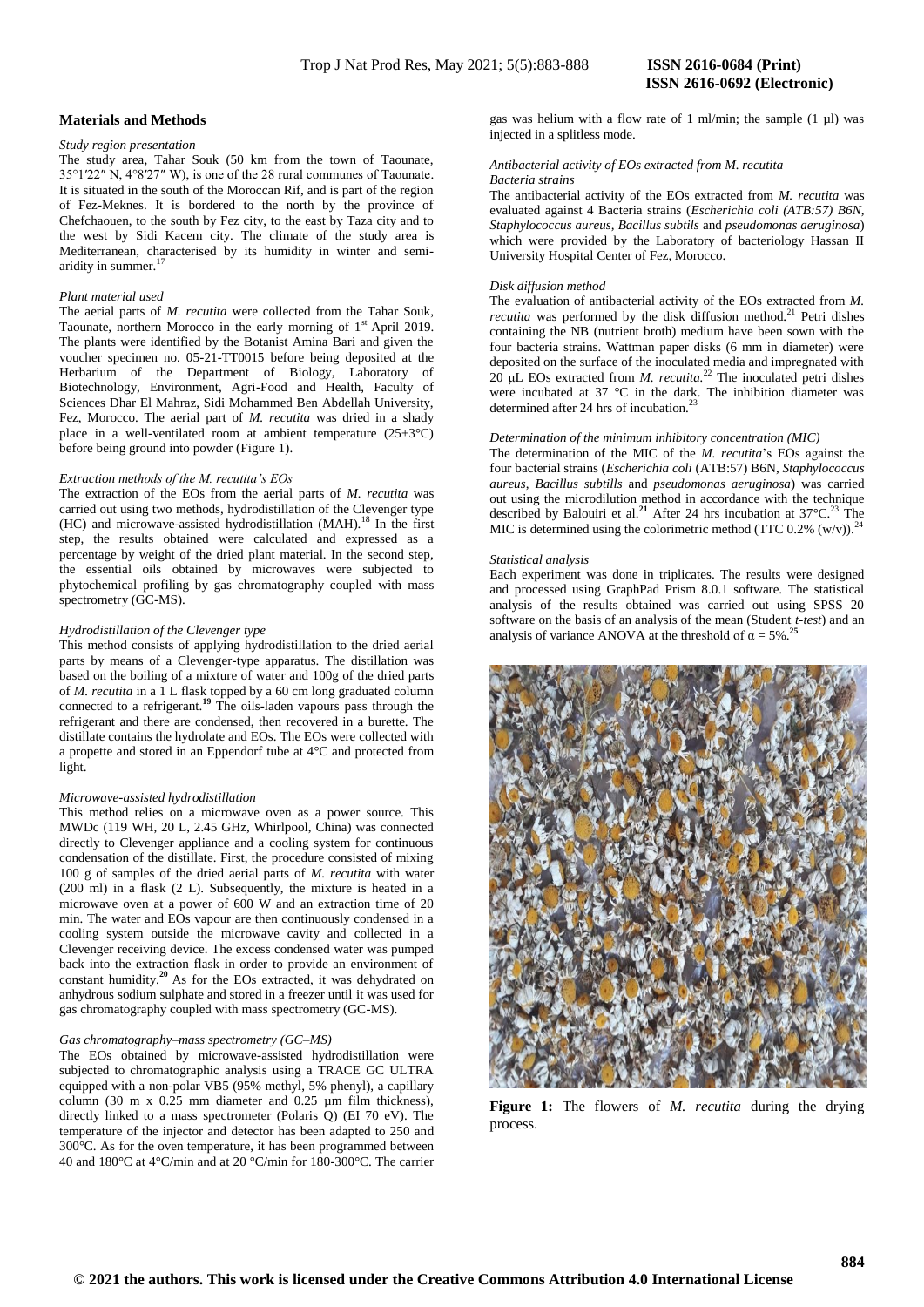#### **Results and Discussion**

## *Yield rate of M. recutita's EOs*

Once the EOs had been extracted from the aerial parts of *M. recutita* by HC and MAH, the yield obtained was calculated according to the dry matter of the aerial parts of the plant used. The results obtained (Figure 2) showed that the yield obtained by MAH ( $0.75 \pm 0.013\%$ ) was higher than that obtained by HC (0.3  $\pm$  0.005%). Also, we can deduce that the yield of EOs extracted from the aerial parts of *M. recutita* changes values as a function of time and type of the extraction method used. We also noticed that a certain speed in reaching the extraction temperature of 100 °C for the first droplet of EOs, a high yield of EOs, lower energy requirements and a high purity of the EOs.<sup>26</sup> Therefore, MAH offers many advantages, such as lower energy Therefore, MAH offers many advantages, such as lower energy costs, shorter extraction time and it is a cleaner method because it is not based on solvents and doesn't generate residues.<sup>2</sup>

Studies that have been carried out with different research projects have revealed that our yield rate is higher than that of Hajjaj  $et \text{ } al^{28}$  who have obtained a yield of 0.4%, and lower than that of Kazemi<sup>29</sup> who has obtained a yield of 0.82% and Mahdavi *et al*<sup>30</sup> who has achieved a yield of 1.27%. The difference in yield, especially with the results of Mahdavi et al**<sup>30</sup>** is explained by the fact that the EOs were extracted from the flowers. Consequently, we found that the EOs are mainly concentrated in the flowers. Indeed, the yield of EOs from the same plant varies according to a number of factors, including geographical and climatic conditions, the collection period, the parts of the plant studied, the techniques and the conditions of EOs extraction, etc.<sup>3</sup>

#### *Chemical Composition of EOs*

The chromatographic analysis provided information on different components of the EOs extracted from *M. recutita* and enabled the obtained levels to be compared with the standard ranges available. These components were listed according to retention times (RT) in ascending order. The EOs of the aerial parts of *M. recutita* obtained by microwaves consists of 24 compounds (Table 1 and Figure 3), representing 98.49% of the total oils. These oils are dominated by Chamazulene (26.11%), followed by Cis beta farnesene (11.64%), Eucalyptol (8.19%), Coumarine (6.01%), Trans-caryophyllene (5.95%), Galaxolide (5.31%), *α*-Cedrol (4.81%), Camphor (4.33%), Thymol (3.49%), 2-*α*-pinene (3.31%), Benzoic acid (2.92%), Lucenin 2 (2.82%), Camphene (2.62%). In addition, there are other constituents with very low levels such as *β*-Pinene (0.31%) and Acide *α*-linolenique (0.14%).

However, these results are similar to those of some previous studies from worldwide on *M. recutita's* EOs. In fact, the main component of all these oils is sesquiterpenes. As far as the Moroccan *M. recutita's* EO is concerned, it is dominated by Chamazulene, Cis-*β*-farnesene, Eucalyptol and Coumarin.<sup>28</sup> As for Egyptian *M. recutita*, the majority constituents of its EOs were α-Bisabololol oxide A, B, *α* -bisabolol, and *β*-farnesene.<sup>32</sup> As for the Spanish *M. recutita's* EO, it is rich in Bisabolol A oxide, *α*-bisabolol, *α*-bisabolol B oxide, and E-*β*farnesene.<sup>33</sup> For the Ethiopian *M. recutita*, its EO is marked by the abundant presence of Bisabolol B oxide, Chamazulene and Indicycloether.<sup>34</sup> Concerning *M. recutita's* EO from southern Iran, it is mainly composed of α-bisabolone A oxide, α-bisabololol A oxide and Chamazolene.<sup>35</sup> According to Stanojevic *et al*, <sup>36</sup> the EO of chamomile from Bosnia and Herzegovina is generally composed of *β*-farnesene, *α*-farnesene, chamazulene, α-bisabololol and its oxide. According to Formisano et al,**<sup>37</sup>** the majority compounds of the EO of *M. recutita* from south-central Italy are Chamazulene, Cis-tonghaosu, Spathulenol, α-bisabolol oxide B and α-bisabololol oxide A. According to the studies of Rezaeih *et al*<sup>38</sup> on the vegetable oil of Turkish *M. recutita*, bisabolone oxide, bisabololol oxide A, en-yn dicycloether and bisabolol oxide B took precedence over all other components. Lastly, the results of this study focused on the EO of *M. recutita* from certain European countries, showed that the predominant components are bisabolol A oxide, *α*-bisabolol, bisabolol B oxide, cisenynebicycloether, bisabolon A oxide and chamazulene.<sup>39</sup> Thus, the chemical composition of the same variety of plant varies from one country to another. In fact, several factors affect the chemical properties of the plant, among others such as, genetic diversity, the

parts used for the isolation of EOs, climatic conditions, etc.<sup>29,40</sup> Furthermore, the bioactive compounds present in EOs in general can vary qualitatively and depend quantitatively on the seasonal sampling period, growing conditions, environmental factors and geographical location.<sup>1</sup>



**Figure 2:** Yields of EOs extracted from the *M. recutita* aerial part by HC and MAH.



**Figure 3:** Chromatogram of EOs extracted from *M. recutita* by MAH.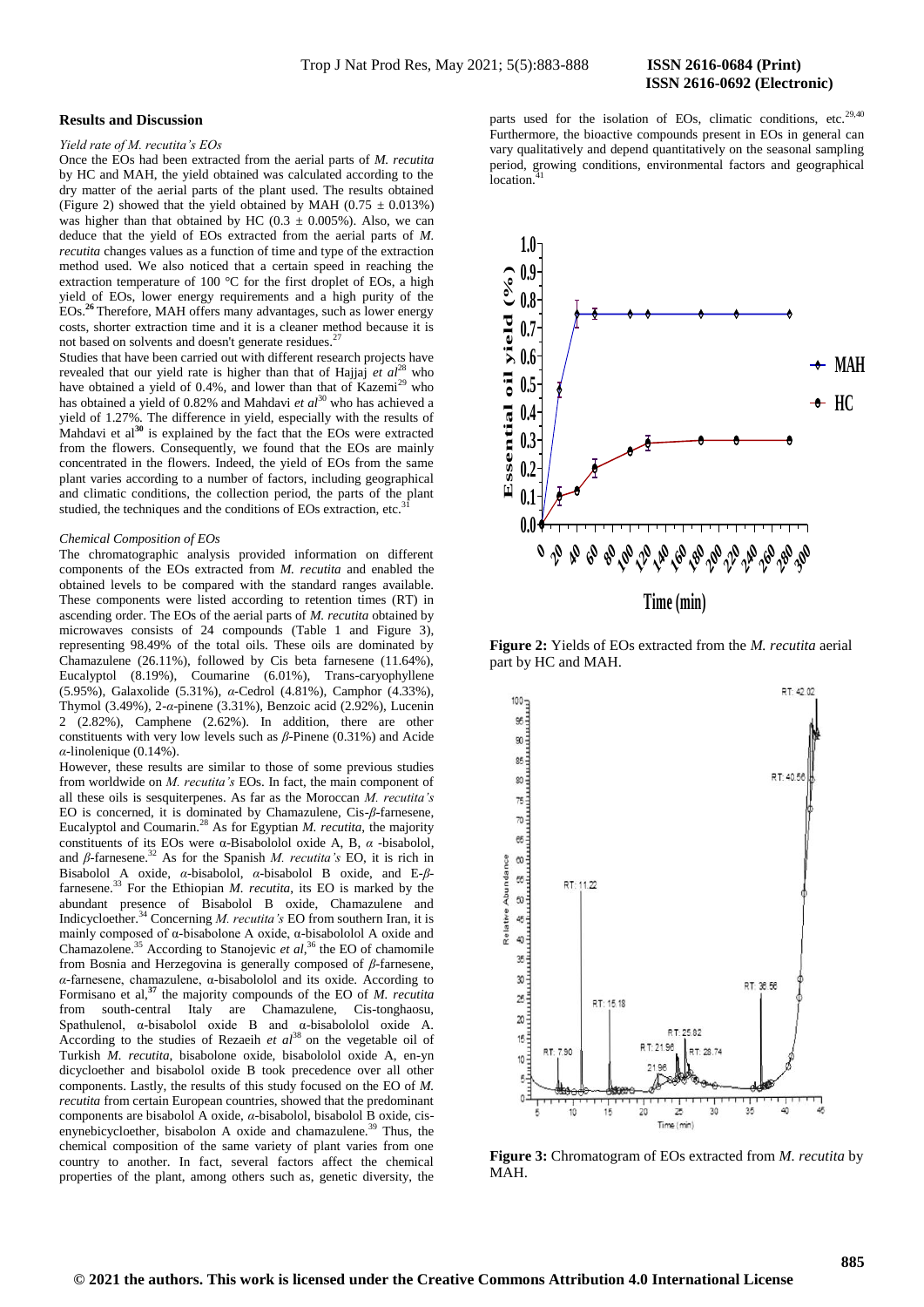# **ISSN 2616-0692 (Electronic)**

**Table 1:** Chemical composition of *M. recutita's* EOs

| N <sub>0</sub> | <b>Compounds</b>   | RT    | Percentage (%) |
|----------------|--------------------|-------|----------------|
| 1              | Cis-Ocimene        | 7.90  | 1.55           |
| $\overline{c}$ | Camphène           | 8.37  | 2.62           |
| 3              | $2-\alpha$ -pinène | 9.33  | 3.31           |
| 4              | Eucalyptol         | 11.22 | 8.19           |
| 5              | Camphre            | 15.18 | 4.33           |
| 6              | Quercetine         | 15.74 | 1.19           |
| 7              | Pregnane           | 16.10 | 0.45           |
| 8              | Acide              | 16.79 | 1.43           |
|                | octadecadienoïque  |       |                |
| 9              | Lucenin 2          | 17.65 | 2.82           |
| 10             | Thymol             | 21.96 | 3.49           |
| 11             | Galaxolide         | 22.11 | 5.31           |
| 12             | Acide benzoïque    | 24.65 | 2.92           |
| 13             | Acide salicyque    | 24.86 | 2.3            |
| 14             | Trans-             | 25.82 | 5.95           |
|                | caryophyllène      |       |                |
| 15             | Terpinene-4-ol     | 26.38 | 0.92           |
| 16             | Naphtalene         | 27.32 | 1.58           |
| 17             | $\alpha$ -Cedrol   | 28.74 | 4.81           |
| 18             | Anisaldehyde       | 35.67 | 0.79           |
| 19             | Coumarine          | 36.56 | 6.01           |
| 20             | Acide $\alpha$ -   | 37.15 | 0.14           |
|                | linolenique        |       |                |
| 21             | $\beta$ -Pinene    | 37.24 | 0.31           |
| 22             | Acide alpha-       | 37.76 | 0.32           |
|                | linolenique        |       |                |
| 23             | Chamazulene        | 40.56 | 26.11          |
| 24             | Cis beta farnesene | 42.02 | 11.64          |
|                | Total              |       | 98.49          |

*Antibacterial activity of EOs extracted from M. recutita*

The results of the antibacterial activity of the *M. recutita's* EOs are presented in Figure 4 shows the inhibition zone of the EOs determined for the four bacterial strains using the disk diffusion method. The results showed that the EOs have a substantial inhibitory effect against the four bacterial strains tested, noted by significant growth inhibition halos. The results indicated that *B. subtilis* was the most sensitive strain tested with *M. recutita's* EOs with the strongest inhibition zone (15.2±0.13mm). also, the EOs showed strong antimicrobial activity against *E. coli* (13.27±0.18 mm), *S. aureus* (14.13±0.11 mm) and *P. aeruginosa* (13.07±0.09 mm). The MIC results of *M. recutita's* EOs against the four bacterial strains are shown in Figure 5. The data indicates that *M. recutita's* EOs displayed varying levels of antimicrobial activity. The results obtained show that the MIC values presented by the *M. recutita's* EOs had a variable level of antimicrobial activity. the MIC were between 6.25 and 8.33 µl/ml. Several scientific research projects have focused on the valorisation of EOs of medicinal and aromatic plants in general and the EOs of *M. recutita* in particular to fight against pathogenic microorganisms. Kazemi**<sup>29</sup>** has shown that EOs of *M. recutita* have significant antibacterial activity against *S. aureus* (30mm), *B. subtilis* (32mm) and *P. aeruginosa* (19mm). Soković et al**<sup>42</sup>** have also shown that *M. recutita's* EOs have significant antibacterial activity against *B. subtilis*

(12mm), *S. aureus* (10mm), *E. coli* (9mm) and *P. aeruginosa* (0mm) with MICs of 7, 8, 10 and 10  $\mu$ g/mL respectively. Also, Chouia et al<sup>43</sup> have shown that EOs of *M. recutita* have significant antibacterial activity against *E. coli* ATCC 25922 (14.33 ± 0.57), *S. aureus* ATCC 25923 (10.67  $\pm$  0.57) and *P. aeruginosa* ATCC 27853 (18.33  $\pm$  1.15). The growth of the bacterial strains tested in our study and in other studies reacted differently to the EOs and their components, indicating that the different components may have different modes of action or that the metabolism of some bacteria is able to better overcome or adapt to the effect of the EOs.**<sup>42</sup>** Chalchat *et al***<sup>44</sup>** have shown that the antimicrobial activity of EOs is highly dependent on their chemical composition, particularly their main constituents. In addition, Kazemi**<sup>29</sup>** has shown that Gram-positive bacteria are particularly sensitive to the EOs of *M. recutita*, this may be due to the bacteria outside membrane.Numerous studies concerning the antimicrobial effectiveness of EOs in foods suggest that the use of EOs can improve food safety.**<sup>27</sup>** Therefore; there is a growing demand for accurate knowledge minimum effective inhibitory concentrations of EOs in order to enable a balance between sensory acceptability and antimicrobial efficacy in the food matrix.**<sup>45</sup>** This suggests that the EOs extracted from *M. recutita* from the region of Taounate, Morocco can be valorised in food safety thanks to its high antibacterial activity and its low MIC value against pathogenic bacteria.



**Figure 4:** *Antibacterial activity of EOs extracted from M. recutita*



**Figure 5:** MICs of EOs extracted from *M. recutita*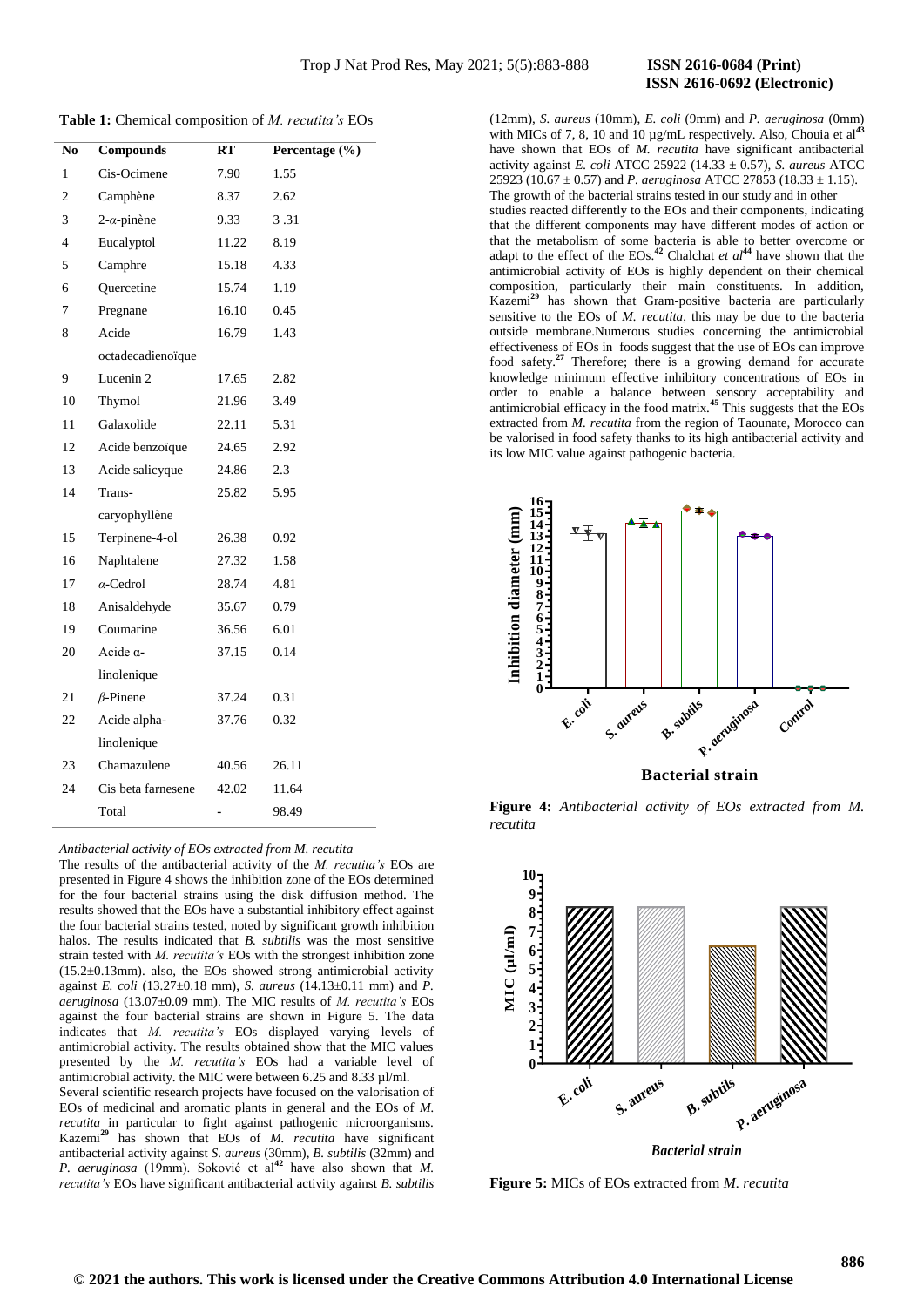#### **Conclusion**

To the best of our knowledge, there is no detailed report for valorisation of *M. recutita's* EOs from the region of Taounate, Morocco. *M. recutita*'s EOs of the Taounate region, Morocco has significant antimicrobial activity against pathogenic bacteria compared to *M. recutita*'s EOs from other worldwide regions described in recent studies. The current results suggest that *M. recutita's* EOs contain certain antimicrobial properties, which can be used as antimicrobial agents in drugs for the treatment of infectious diseases. However, further research is needed to obtain more information about the modes of action, safety and toxicity of *M. recutita's* EOs.

## **Conflict of interest**

The authors declare no conflict of interest.

### **Authors' Declaration**

The authors hereby declare that the study presented in the current article is original and that any liability for claims relating to the content of this article will be borne by them.

#### **Acknowledgments**

The authors gratefully acknowledge Professor Najib Khatarta and Professor Sanae Jaadouni for their careful oversight, and Professor Amina Bari for the plant identification, also the industrious reviewer and the Editor for their support.

#### **References**

- 1. Aljanaby AA. Antibacterial activity of an aqueous extracts of *Alkanna tinctoria* roots against drug resistant aerobic pathogenic bacteria isolated from patients with burns infections. Rom J. 2018; 7:45-54.
- 2. Cock IE, Selesho MI, Van Vuuren SF. A review of the traditional use of southern African medicinal plants for the treatment of selected parasite infections affecting human. J Ethnopharmacol. 2018; 220:250-264.
- 3. Sharma A, Flores-Vallejo RDC, Cardoso-Taketa A, Villarreal ML. Antibacterial activities of medicinal plants used in Mexican traditional medicine. J Ethnopharmacol. 2016; 208:264-329.
- 4. Eddouks M, Ajebli M, Hebi M. Ethnopharmacological survey of medicinal plants used in Daraa-Tafilalet region (Province of Errachidia), Morocco. J Ethnopharmacol. 2017; 198:516-530.
- 5. Rankou H, Culham A, Jury SL. Christenhusz M. The endemic flora of Morocco. Phytotaxa. 2013; 78(1):1-69.
- 6. Bakha M, Al Faiz C, Daoud M, El Mtili N, Aboukhalid K, Khiraoui A, Machon N, Siljak-Yakovlev S. Genome size and chromosome number for six taxa of Origanum genus from Morocco. Bot Lett. 2017; 164(4):361-370.
- 7. Mehmood MH, Munir S, Khalid UA, Asrar, M, Gilani AH. Antidiarrhoeal, antisecretory and antispasmodic activities of *Matricaria chamomilla* are mediated predominantly through K<sup>+</sup> -channels activation. BMC Compl Altern Med. 2015; 15:75.
- 8. Singh O, Khanam Z, Misra N, Srivastava MK. Chamomile (*Matricaria chamomilla* L.): An overview. Pharmacogn Rev. 2011; 5(9):82-95.
- *9.* Göger G, Demirci B, IlgınS, Demirci F. Antimicrobial and toxicity profiles evaluation of the Chamomile (*Matricaria recutita* L.) essential oil combination with standard antimicrobial agents. Ind Crop Prod. 2018; 120:279-285.
- 10. Romha G, Admasu B, Gebrekidan TH, Aleme H, Gebru G. Antibacterial activities of five medicinal plants in Ethiopia

against some human and animal pathogens. Evid. Based Complement. Altern. Med. 2018; 2018(2950758):1-10.

- 11. Barene I, Daberte I, Zvirgzdina L, Iriste V. The complex technology on products of German chamomile. Medicina (Kaunas). 2003; 39:127-131.
- 12. Singh O, Khanam Z, Misra N, Srivastava MK. Chamomile (*Matricaria chamomilla* L.): an overview. Pharmacogn Rev. 2011; 5(9):82-95.
- 13. Jugreet BS and Mahomoodally MF. Essential oils from 9 exotic and endemic medicinal plants from Mauritius shows in vitro antibacterial and antibiotic potentiating activities. S. Afr J Bot. 2020; 132:355-362.
- 14. Tanwar J, Das S, Fatima Z, Hameed S. Multidrug resistance: An emerging crisis. Interdiscip. Perspect. Infect. Dis. 2014; 2014(541340):1-7.
- 15. Hayat K, Rosenthal M, Gillani AH, Chang J, Ji W, Yang C, Jiang M, Zhao M and Fang Y. Perspective of key healthcare professionals on antimicrobial resistance and stewardship programs: a multicenter cross-sectional study from Pakistan. Front Pharmacol. 2020; 10:15-20.
- 16. Nisar B, Sultan A, Rubab SL. Comparison of medicinally important natural products versus synthetic drugs-a short commentary. Nat Prod Chem Res. 2017; 6(2):1-2.
- 17. Sakar EH, El Yamani M, Rharrabti Y. Variability of oil content and its physico-chemical traits from five almond (*Prunis dulcis*) cultivars grown in northern Morocco. J. Mater. Environ. Sci. 2017; 8: 2679-2686.
- 18. Manouchehri R, Saharkhiz MJ, Karami A, Niakousari M. Extraction of essential oils from damask rose using green and conventional techniques: Microwave and ohmic assisted hydrodistillation versus hydrodistillation. Sustain. Chem Pharm. 2018; 8:76-81.
- 19. Jennan S, Fouad R, Nordine A, Farah A, Bennani B, Moja S, Greche H, Mahjoubi F. Chemical composition and antibacterial screening of aerial parts of essential oils of three satureja species (*Satureja briquetti, Satureja atlantica and Satureja alpina*) growing wild in the middle Atlas Mountains of Morocco. J Essent. Oil Bear Pl. 2018; 21:741-748.
- 20. Elyemni M, Louaste B, Nechad I, Elkamli T, Bouia A, Taleb M, Chaouch M, Eloutassi N. Extraction of essential oils of *Rosmarinus officinalis* L. by two different methods: hydrodistillation and microwave assisted hydrodistillation. Sci World J. 2019; 3659432:1-6.
- 21. Balouiri M, Sadiki M, Ibnsouda SK. Methods for *in vitro* evaluating antimicrobial activity: A review. J Pharm Anal. 2016; 6:71-79.
- 22. El Barnossi A, Moussaid F, Iraqi HA. Antifungal activity of *Bacillus* sp. Gn-A11-18 isolated from decomposing solid green household waste in water and soil against *Candida albicans* and *Aspergillus niger*. E3S Web Conf. 2020; 150:1-7.
- 23. Elegbede JA, Lateef A, Azeez M.A, Asafa TB, Yekeen TA, Oladipo IC, Hakeem AS, Gueguim-Kana EB. Silvergold alloy nanoparticles biofabricated by fungal xylanases exhibited potent biomedical and catalytic activities. Biotechnol Prog. 2019; 35(5):e2829.
- 24. Chebaibi A, Marouf Z, Rhazi-Filali F, Fahim M, Ed-Dra A. Evaluation of antimicrobial activity of essential oils from seven Moroccan medicinal plants. Phytother. 2016; 14:355-362.
- 25. El Barnossi A, Moussaid F, Iraqi HA. Decomposition of tangerine and pomegranate wastes in water and soil: Characterization of physicochemical parameters and global microbial activities under laboratory conditions. Int J Environ Sci. 2019; 76(3):456-470.
- 26. Lucchesi ME, Chemat F, Smadja J. Solvent-free microwave extraction of essential oil from aromatic herbs: comparison with conventional hydrodistillation. J Chromatogr A. 2004; 1043(2):323-327.